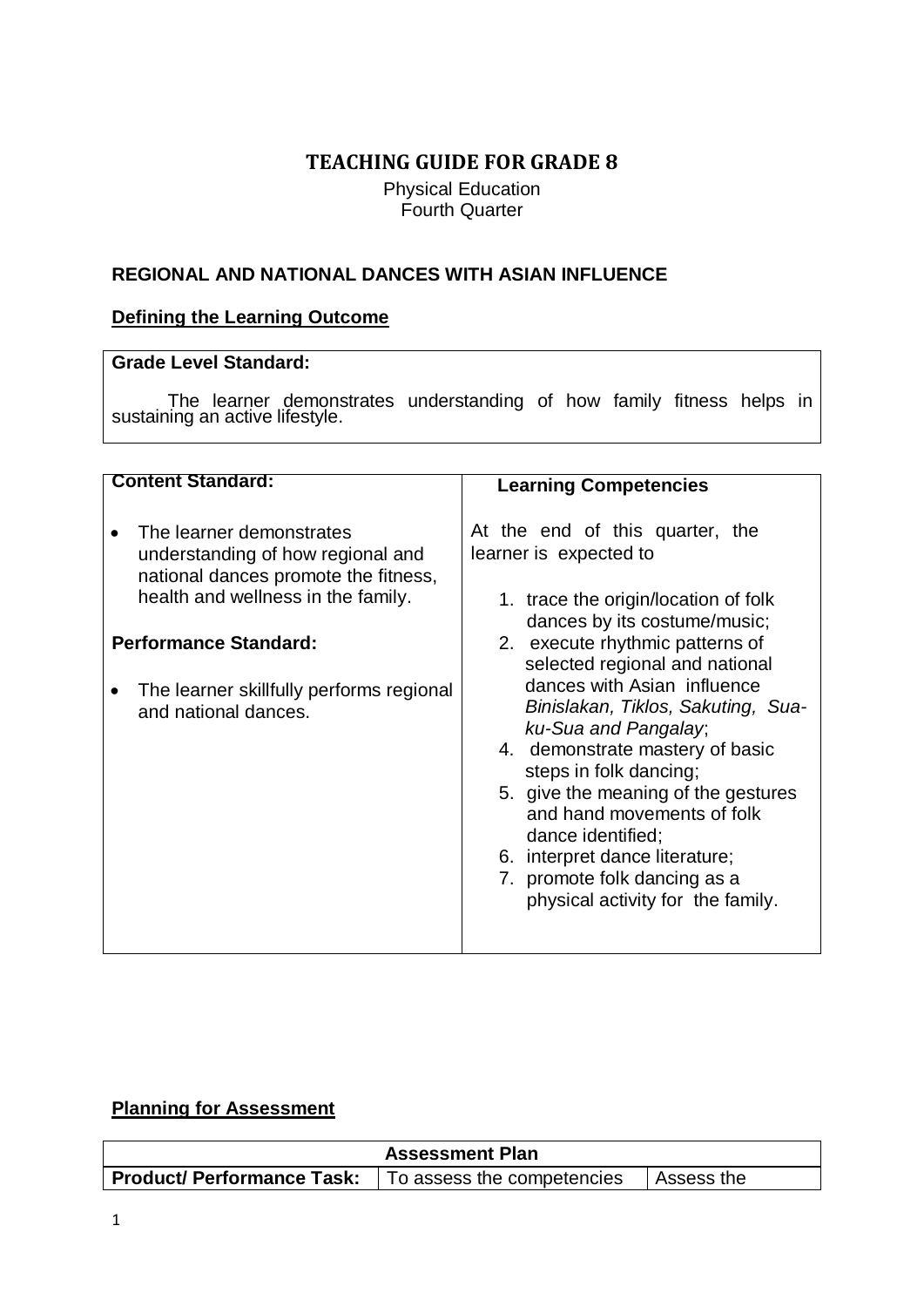|                                 | of the learners, use formative | performance of the  |
|---------------------------------|--------------------------------|---------------------|
|                                 | and summative assessment       | learners using the  |
| Proficient<br>performance<br>οf | tools:                         | following criteria: |
| regional and national dances    |                                |                     |
| with Asian influence.           | 1. Use the duple, triple and   | Analytic Rubric for |
|                                 | quadruple meter in             | the Assessment of   |
|                                 | creating the rhythmic          | Learners'           |
|                                 | patterns in the                | Performance in      |
|                                 | performance of regional        | folk dancing:       |
|                                 | and national folk dances       |                     |
|                                 | with Asian influence.          | * Performs steps    |
|                                 |                                |                     |
|                                 |                                | with high level of  |
|                                 | 2. Excute mastery of basic     | mastery while       |
|                                 | steps in folk dancing.         | creating several    |
|                                 |                                | formations in the   |
|                                 | 3. Express the meaning of      | dance floor         |
|                                 | the gestures and hand          |                     |
|                                 | movements used in folk         | *Shows a great      |
|                                 | dances.                        | level of confidence |
|                                 |                                | in performing the   |
|                                 | 4. Explain the role of folk    | dance steps.        |
|                                 | dancing in promoting           |                     |
|                                 | physical fitness and           | * Demonstrates      |
|                                 | wellness of the family.        | generally           |
|                                 |                                | acceptable          |
|                                 | 5. Interpret the dance         | characterization    |
|                                 | literature correctly.          | and proper          |
|                                 |                                | behavior towards    |
|                                 |                                | the dance and       |
|                                 |                                |                     |
|                                 |                                | groupmates          |
|                                 |                                |                     |
|                                 |                                |                     |

## **Teaching-Learning Plan**

## **Introduction:**

This module will help you guide your students in understanding and appreciating the different regional and national folk dances in the Philippines. Inform them that since we began trading with our neighboring countries during the early years, we became acquainted with their way of life and the culture and traditions they practice. The Philippines, being an archipelago, is rich with cultures and traditions that make the lives of every Filipino colorful. This is evident in the influences from our neighboring countries such as Thailand, Indonesia, Malaysia, China, Cambodia, Burma, and Japan. The process involve here is called acculturation. This influential tool had strongly affected Philippine culture, particularly our dances.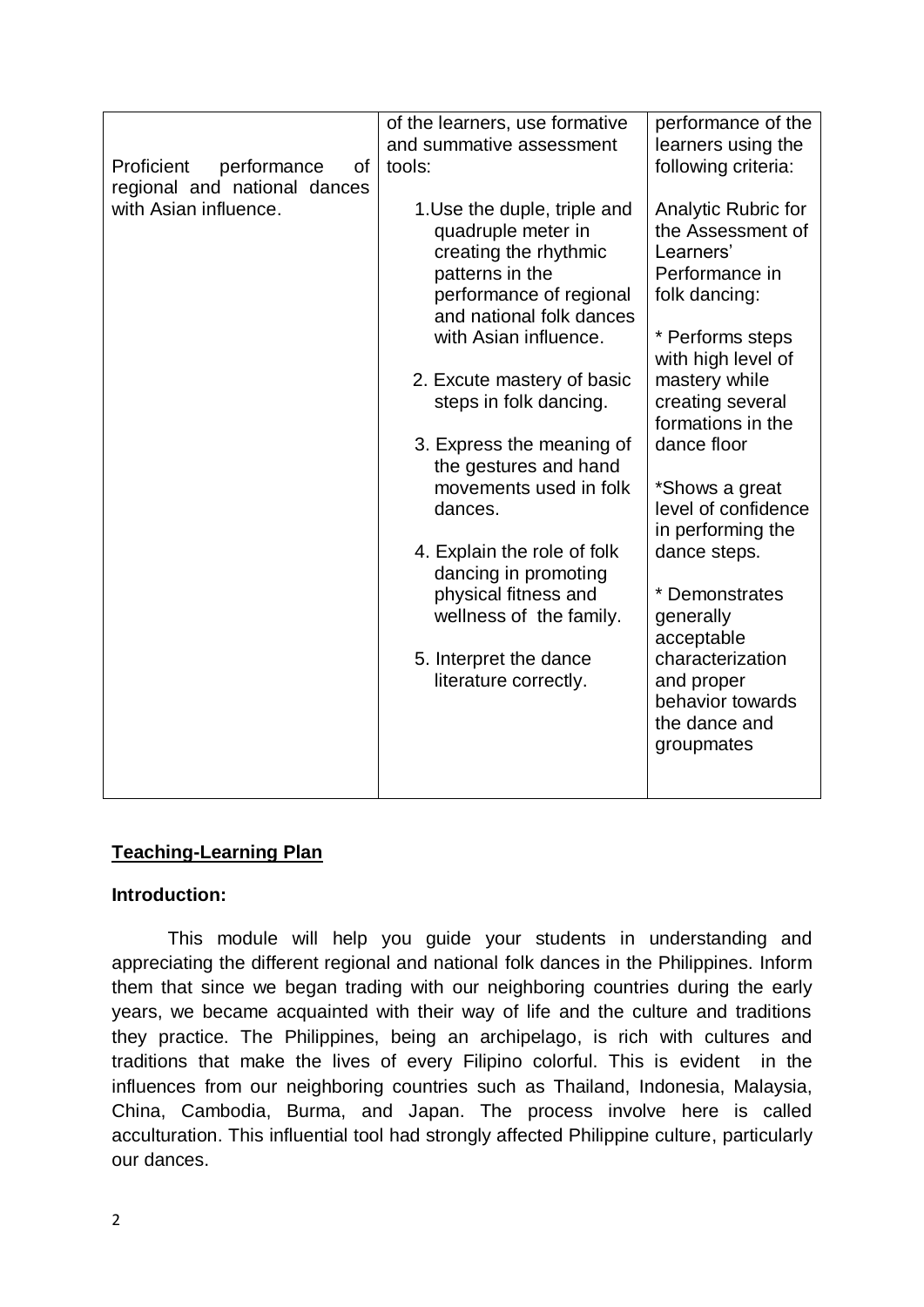The Philippines enjoys a rich cultural heritage which includes a diverse collection of traditional dances. These dances are one of the durable strands interwoven into our life as a people that formed the fabric of our culture. Dances that reflect elements of daily Philippine life, these [folk dances](http://dance.lovetoknow.com/Philippine_Folk_Dance_History) offer a glimpse into the history of the country. Hence, it is through dance movements that people can communicate for it has been a strong factor in the expression of one's soul and character.

It is for this reason why you need to teach regional and national dances to your students because by learning our dances they will also understand their roots. It is also in these dances that they will know better their identity as a people.

*Explain the idea that the students can expected to learn from this subject by making them read for 5 minutes the introduction of the module found on page 1.*

## **Objectives**

At the end of this learning materials, the students should be able to:

- trace the origin and location of folk dances by its costume and music;
- create rhythmic patterns using the duple, triple and quadruple meter;
- demonstrate mastery of basic steps in folk dancing;
- identify the meaning of the gestures and hand movements of folk dance identified;
- interpret dance literature correctly;
- explain the role of folk dancing in promoting physical fitness and wellness of the family;
- execurte selected regional and national folk dances with Asian influences.

## **Pre- Assessment:**

*Ask the students to answer honestly and individually the pre-assessment found in their module. Give them time limit and ask them to write all their answers in their activity/notebook.*

Check their answers against the following answers. Please note that students' answers may vary depending on the extent of their prior knowledge about the subject.

1. Just by simply looking at the pictures would tell you right away that some of the regional and national folk dances of the country have been greatly influenced by our neighboring countries like Thailand, Indonesia, Malaysia,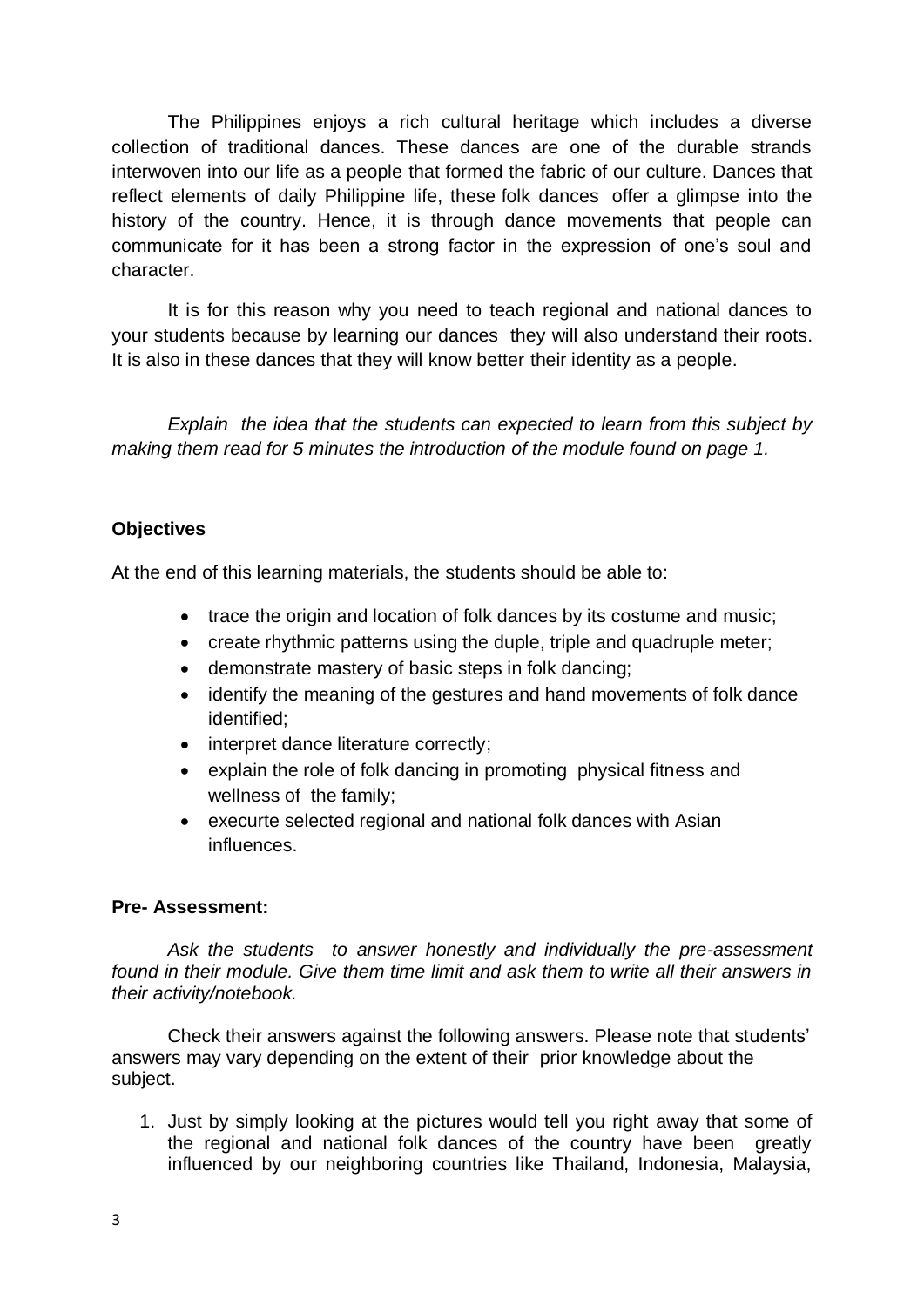China, Cambodia, Burma, and Japan. These are manifested in the use of colorful and intricately designed costumes, accesories and props like fans, headresses, janggay; and the use of musical instruments like gongs, kulintangs which are not part of Philippine culture.

- 2 4. Countries such as Thailand, Indonesia, Malaysia, China, Cambodia, Burma, and Japan have strongly influenced Philippine culture, especially the dance. The effect of acculturation, may have modified our indigenous dances. This is evident in the use of chopsticks which was barrowed from the Chinese now used as implements in the dances *Binislakan and Sakuting*; the use of colorful fans, beautiful costumes, and headresses among the Japanese and Chinese influenced are now used for the dance *Sua-Ku-Sua*; the use of janggay and flamboyant headdresses inspired by Indonesian, Thai, and Malay culture which are now used for the dance *Pangalay.* These are just some of the evidences that of the strong infuences made by our neighboring countries.
- 5. Yes! Looking at the performers' poses would give you the ideas of various scenarios that can actually transcend through folk dancing such as:
	- a. *Courtship*  a princess is being protected by her guards as men around her try to win her heart b. *Harvesting* - peasants gather together as they prepare for their daily soil cultivation and moutain clearing, ready for planting using sticks or simply barehands.
	- c. *Merriment*  **for a bountiful harvest or fiesta or to** commemorate and honor an important king or ancestor who.

contributed to the development of a place.

- 6. There is a need for proper gestures and expressions in folk dancing because they play a very important role on the performance for they give life and meaning to the dance. Dancing without proper gestures and expressions is meaningless.
- 7. Philippine folk dances with Asian influence are *Binislakan, Pangalay, Sua-Ku-Sua, Tiklos, Singkil, Kappa malong-Malong,* and *Sakuting* among others. Yes, I can demonstrate the following foreign dance-steps that I learned from my MAPEH class last year.
	- a. Mincing step step-step-step and so on
	- b. Mazurka Slide-cut-hop
- 8. Some of the commonly used implements in Asian folk dances are as follows:
	- a. *Fans*  aside from its usual purpose of relieving one's self when it's hot, are used for covering one's face when it is performed for courtship dances. They are also used for flirtation in some instances. The movement of fans simulates the flow of nature's elements like water, air, fire and sometimes seashells, leaves, and flowers.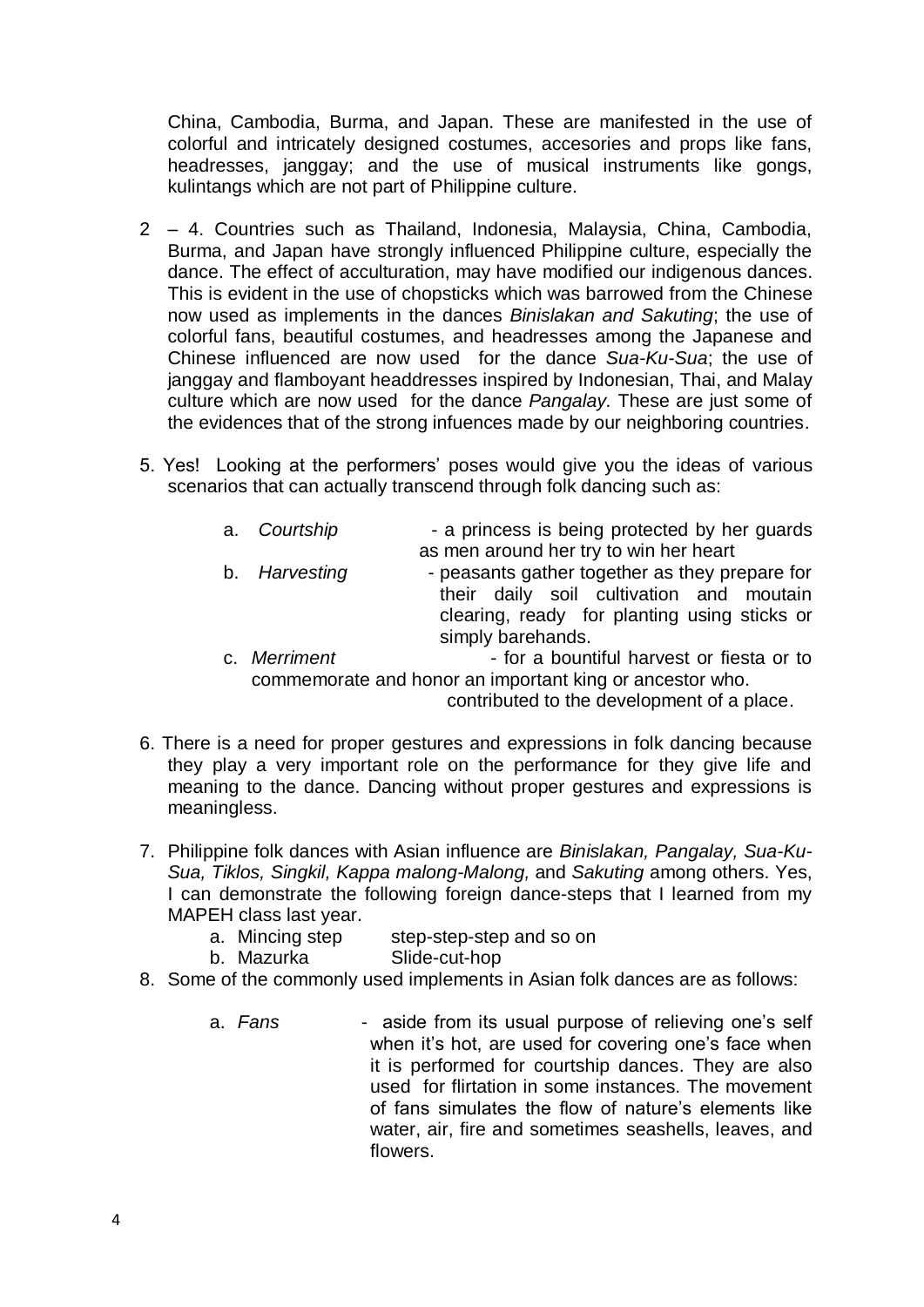- a. *Janggay*  a metal usually brass extension material for the nails like claws which is used to drive away evil spirits and shows eloquent movements of the hands while performing. The use of janggay indicates one's social status especially when they are made of solid gold and silver.
- b. *Sticks*  used by the dancers to produce various rhythms imitating the chopsticks used by the Chinese and Japanese.
- 9. Since we began trading with the nearby Asian countries in the pre-Hispanic years, we became acquainted with their ways of life, their culture and traditions. This is a process in which members of our cultural group adopted their beliefs and behaviors, and these are evidently mixed in our culture including our dances. Thus, most of our folk dances are not pure since they were influenced by the colony of Western and Asian countries. These are just some of the effects of acculturation.

*Together with the learners, analyze the results of their pre-assessment to determine prior knowledge and skills are; their strengths and weaknesses which will be used as your bases for planning instructional activities.*

## **Learning Goals and Targets**

*Based on the objectives of the lesson and results of the pre-assessment, let the learners define their personal goals and targets to achieve at the end of this module. Ask them to write their goals and targets in their journals.*

*Make sure that all the students are able to define their own goals and targets. Tell them to monitor the progress of their targets as you go on with the lesson.*

## **Part I. What to Know**

*In this part of the module, the learners are provided with structured learning experiences that will assess their level of understanding, activate their prior knowledge, clarify their understanding, and require them to answer some focused questions about regional and national folk dances with Asian influence.*

**Reminder:** Accept all answers of the students. However, take note of those areas that you need to clarify. Make sure that learners know that their products and performance shall be assessed so they can clearly set their expectations.

1. Instruct the students to answer *Written Checkup* on page 13 of their modules. After the students have answered, ask them the significance of knowing the names of the dances. This may help students create certain impressions that are innate to the cultural background just by knowing the name of the dances.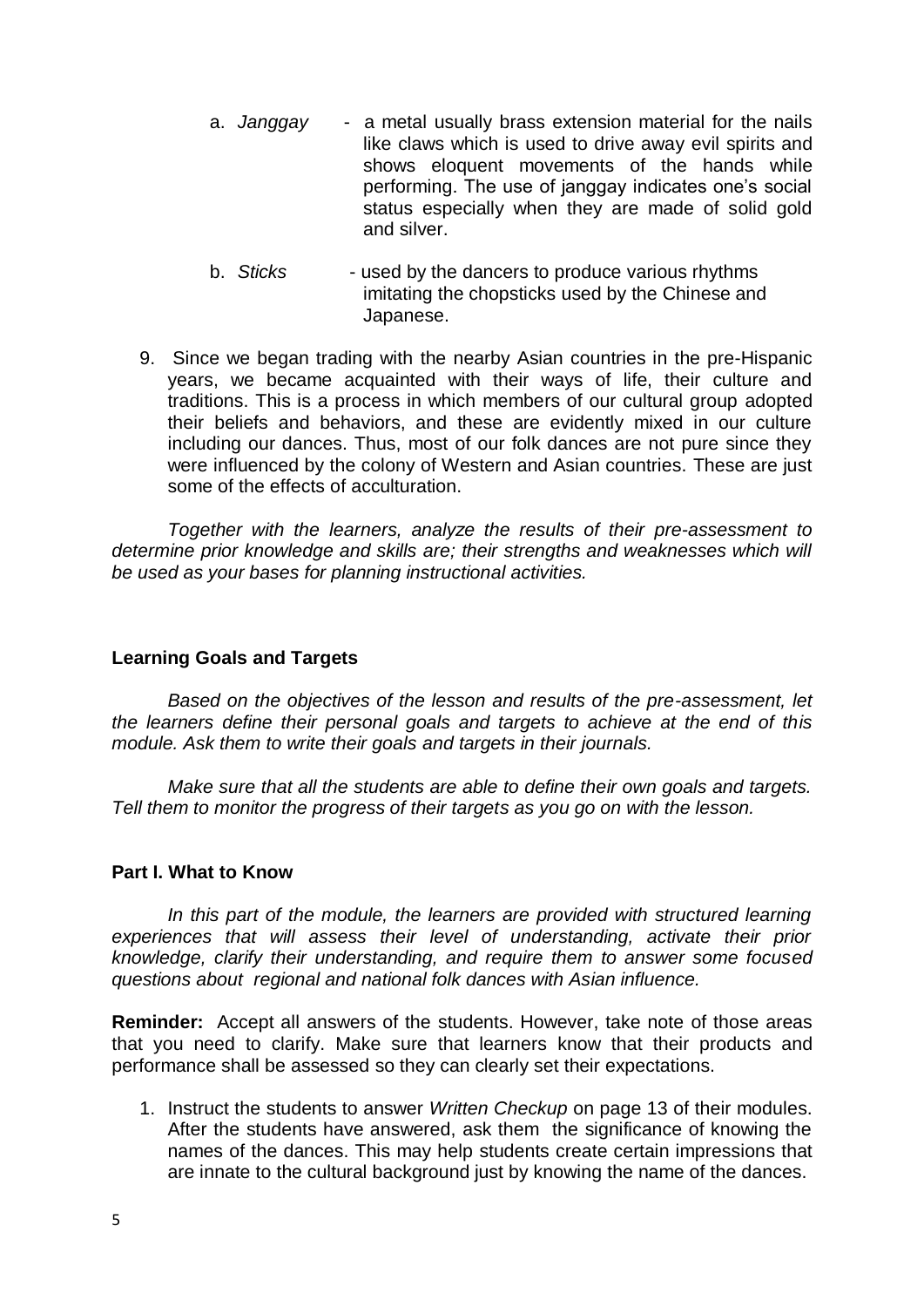- 2. Let them also answer *Letter B activity* on page 14 of the module. Facilitate interactive discussion by giving follow-up questions.
- 3. Before they proceed to *Activity 1 on pages 15 to 16*, ask them to ponder on some focused questions such as:
	- Do you believe that the folk dances performed in your place have a mixture of foreign culture? Why do you say so?
	- Can you give examples of Philippine folk dances that have Asian influence? Justify your answer.
	- How can one's family benefit from folk dancing?
- 4. Ask a few students to share their ideas/opinions with the class.

Ask the students to open their modules on page15 to 16 and read *Where Do I Belong*?. Tell them to watch the video presentation quitely and attentively. In the absence of video presentation, you may show pictures of costumes representing Luzon, Visayas, and Mindanao to the class.

**Note to the Teacher:** You can evaluate the students' prior knowledge on this topic by tying it up with the learning they got from their *Araling Panlipunan* class regarding the background and culture of Asian contries.

- 5. Ask the students to watch and analyze the video presentation/pictures. In tracing where the costumes are usually worn, let them consider the geographic location/terrain where the costumes are suited and their respective props used by the dancers and even their facial expressions.
- 6. Ask volunteer student to share their knowledge and insights about what they watched/saw.
- 7. Ask other students to share their reflections to the class.
- 8. Let the students perform *Activity 2, Dress Me Up* by following the given instructions on their module on page 16. Give them time limit to do the activity. They are expected to locate the origins of the folk dances.
- 9. Instruct the students to turn their modules on page 17 to 18 and perform the given activity, *Listening while Playing*. Provide rubrics for assessment.
- 10.Instruct the students to read and analyze *Activity 7, Tell Me* on page 24. Let them perform the basic steps and bodily movements that are used in the cited dances as you guide them. They may perform the basic steps infront of the class. However, if they cannot do it, provide an instructional video or a powerpoint presentation to facilitate easy grasp on part of the learners.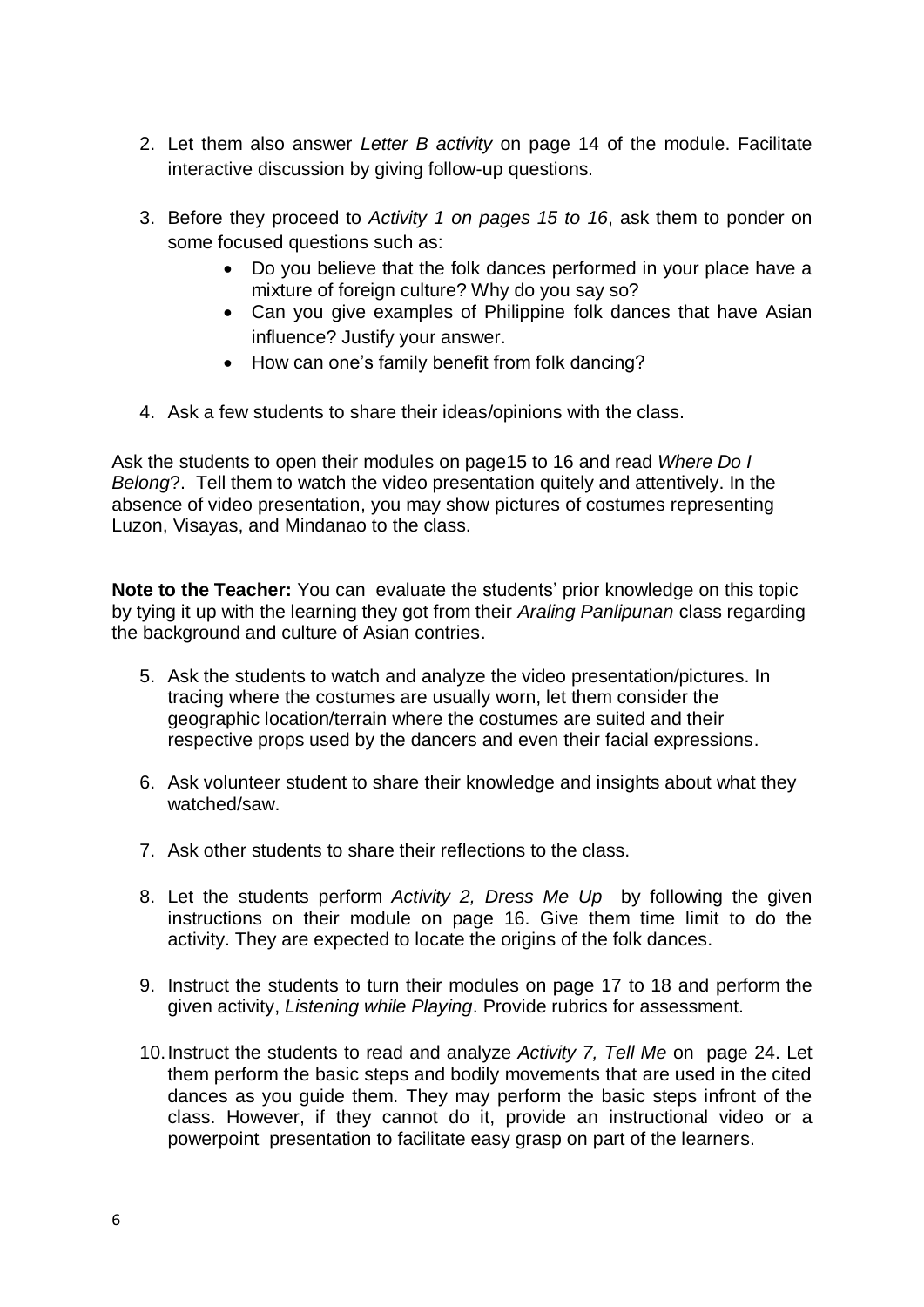- 11.Tell the students to open their module on page 29 and perform what is being asked in *Activity 10, Watch Me* and use the following procedures in performing the given activity.
	- a. With the same grouping, let learners analize the given situations and develop it into a story.
	- b. Give them time to conceptualize. After the given time, let them perform their story through movements. All should be done in action with no sound as in doing a pantomine. Silence should be observed. If it's not yet their turn to perform, let the groups observe carefully the presentations of other groups. Let the learners note their observations on the other groups' performances.
	- c. After the activity, allow sharing of observations. Ask these questions: which group performed best? What went well? Which group needs improvement? What went wrong? Why?
- 12.Tell the students to complete the table shown under activity 14, *"Fill Me In"* found on pages 53 to 54.

*Be sure that before you proceed to the next part of the module, all the topics on the origin and background of the dance, basic step patterns and ryhthm of the given dances are introduced and the students have clearly understood them.*

## **Part II. PROCESS**

In this part of the module, the learners are provided with various learning *experiences to enable them to make sense of the information; develop, reflect, rethink, validate, and revise their understandings of the lesson through activities that will require them to process/make sense of the information; assess their skills; and ask questions that will enable students to construct their understandings and express these in their own way.*

*This activity will activate the learners' knowledge on locating thr origins of folk dances based on the costumes worn by the dancers.*

1. Instruct the students to answer *Activity 4, Let's Get Loud o*n pages 18 to 19 of the module. Guide them as they answer the activity. Use the rubrics below to assess the learners' performance.

#### **ANALYTIC RUBRIC FOR THE ASSESSMENT OF LEARNERS' PERFORMANCE IN RHYTHM**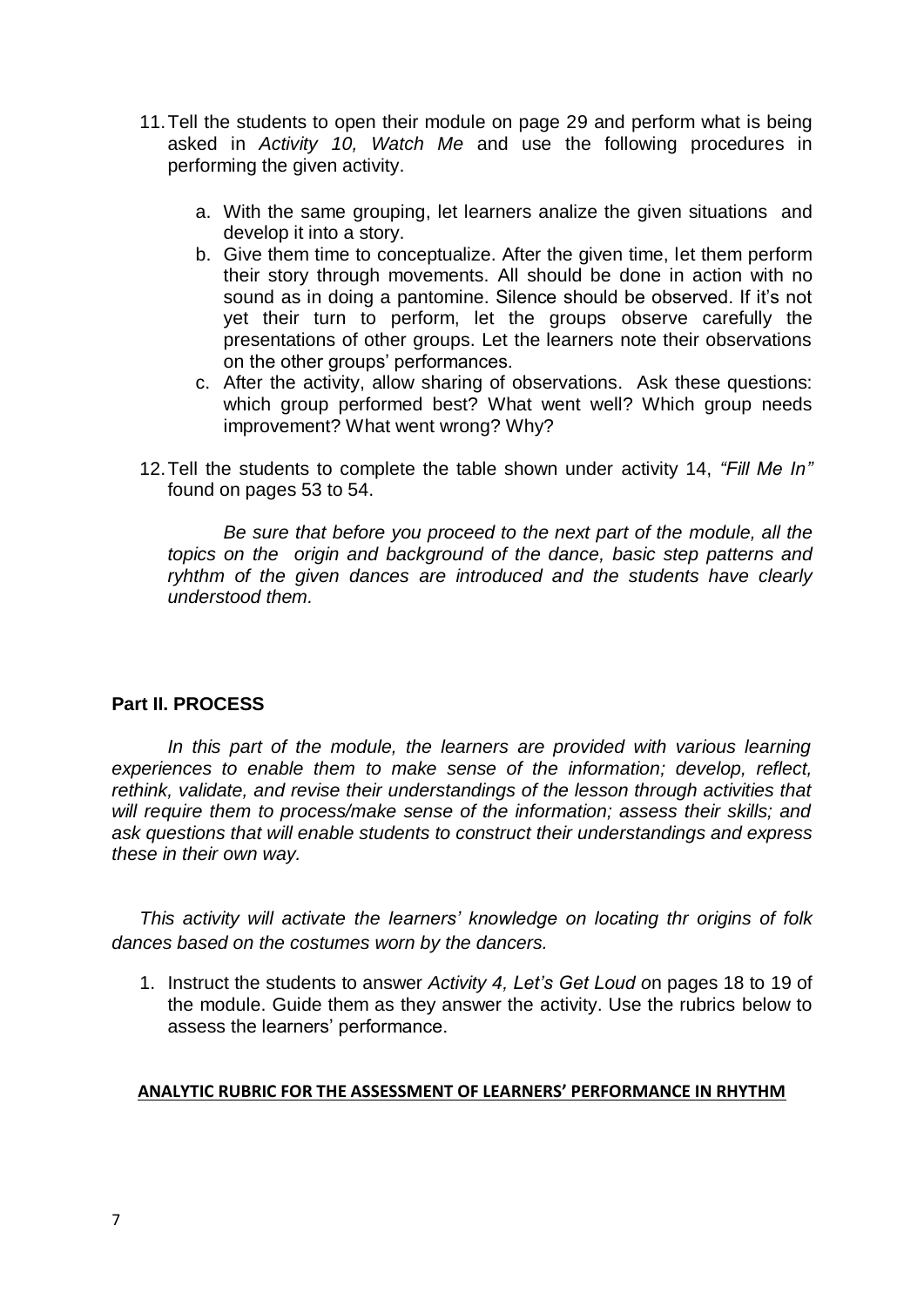| Weight | <b>Musicality</b>                                                                                                                                                                                | <b>Degree of Difficulty</b>                                                                                                                            | Characterization                                                                                                                                               |
|--------|--------------------------------------------------------------------------------------------------------------------------------------------------------------------------------------------------|--------------------------------------------------------------------------------------------------------------------------------------------------------|----------------------------------------------------------------------------------------------------------------------------------------------------------------|
|        | (Timing, Dynamics, and<br>Mastery)                                                                                                                                                               | (Complexity and<br>Intricacy in the use of<br>rhythmic patterns in<br>various meters)                                                                  | (Behavior during<br>performance)                                                                                                                               |
|        | 40%                                                                                                                                                                                              | 40%                                                                                                                                                    | 20%                                                                                                                                                            |
| 5      | <b>MASTERFUL: Performs</b><br>rhythmic composition with<br>high level of musicality while<br>observing proper timing,<br>dynamics, and mastery                                                   | <b>SKILLFUL: Creates skillful</b><br>composition of complex<br>and intricate rhythmic<br>patterns in duple, triple,<br>and quadruple meters.           | <b>MATURE: Demonstrates</b><br>proper characterization and<br>appropriate behavior in the<br>performance with high<br>level of confidence                      |
| 4      | <b>STRATEGIC: Performs rhythmic</b><br>composition with a certain<br>level of musicality while<br>observing proper timing, and<br>mastery but with limited<br>ability to perfom with<br>dynamics | <b>COMPETENT:</b> Creates a<br>certain degree of skillful<br>composition of complex<br>rhythmic patterns in<br>duple, triple, and<br>quadruple meters. | <b>SENSITIVE: Demonstrates</b><br>proper characterization and<br>appropriate behavior in the<br>performance with a certain<br>level of confidence              |
| 3      | <b>ABLE: Performs rhythmic</b><br>compositions with mastery but<br>with limited yet growing ability<br>to perform with timing and<br>dynamics                                                    | <b>PRACTITIONER:</b> Creates a<br>commonly accepted<br>compositions of simple<br>rhythmic patterns in<br>duple, triple, and<br>quadruple meters.       | <b>AWARE: Demonstrates</b><br>generally acceptable<br>characterization and proper<br>behavior towards the<br>performance with a certain<br>level of confidence |
| 2      | <b>APPRENTICE: Performs</b><br>rhythmic compositions with<br>general mastery but could<br>hardly adapt to varying<br>dynamics and timing                                                         | <b>APPRENTICE: Creates</b><br>rhythmic patterns but<br>could hardly distinguish<br>differences among duple,<br>triple, and quadruple<br>meters         | <b>DECENTERING: Displays</b><br>inconsistent<br>characterization and<br>demonstrates low level of<br>confidence                                                |
| 1      | <b>NOVICE: Performs rhythmic</b><br>patterns with low or no<br>mastery, timing, and dynamics                                                                                                     | <b>NOVICE:</b> cannot create<br>any rhythmic pattern at all                                                                                            | <b>EGOCENTRIC: Has little or</b><br>no characterization and<br>behaves inappropriately<br>towards the performance                                              |

2. Guide the learners in their activity under *"Dance with Me"* on page 25. An analytic rubric for the assessment of learners' performance is provided below for you to use.

### **ANALYTIC RUBRIC FOR THE ASSESSMENT OF LEARNERS' PERFORMANCE IN FOLK DANCE**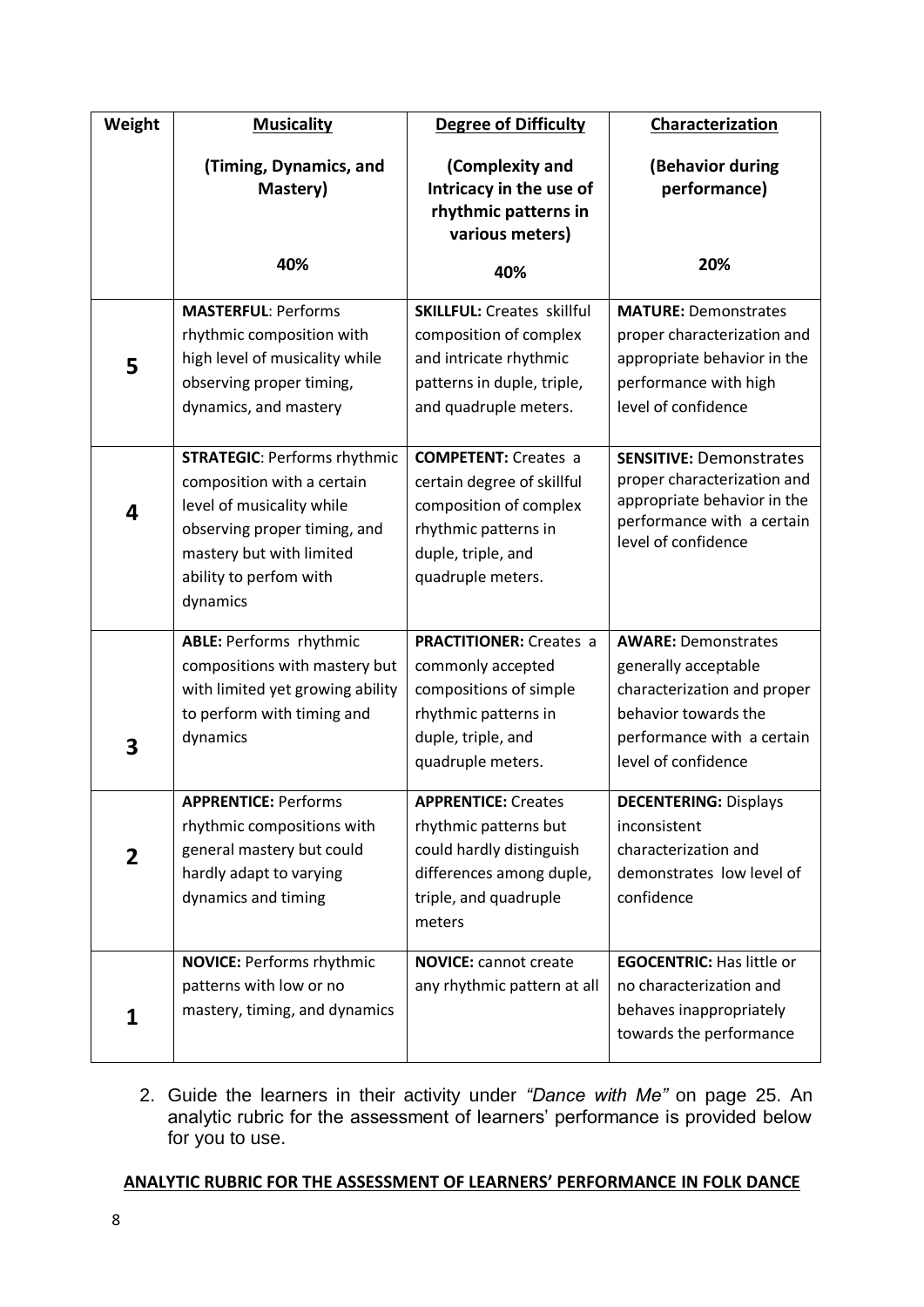| Weight       | <b>Choreography and</b><br><b>Artistic Presentation</b>                                                                                                       | <b>Execution and</b><br><b>Mastery of steps</b>                                                                                                                | <b>Characterization and</b><br><b>Behavior during</b><br>performance                                                                                       |  |  |
|--------------|---------------------------------------------------------------------------------------------------------------------------------------------------------------|----------------------------------------------------------------------------------------------------------------------------------------------------------------|------------------------------------------------------------------------------------------------------------------------------------------------------------|--|--|
|              | 40%                                                                                                                                                           | 30%                                                                                                                                                            | 30%                                                                                                                                                        |  |  |
| 5            | <b>OUTSTANDING: Performs</b><br>steps with high level of<br>mastery while creating<br>several formations in the<br>dance floor                                | <b>SKILLFUL: Demonstrates</b><br>precise and skillful<br>execution of the steps<br>with high level of<br>confidence                                            | SOPHISTICATED:<br>Demonstrates sophisticated<br>characterization and<br>appropriate behavior<br>towards the dance and<br>groupmates                        |  |  |
| 4            | <b>DYNAMIC: Performs steps</b><br>with mastery while creating<br>sufficient formations in the<br>dance floor                                                  | <b>COMPETENT:</b><br>Demonstrates<br>competently the steps<br>with confidence                                                                                  | <b>EXPRESSIVE: Demonstrates</b><br>an atypical level of<br>characterization and<br>appropriate behavior<br>towards the dance and<br>groupmates             |  |  |
| 3            | <b>CREATIVE: Performs steps</b><br>with mastery but with<br>limited yet growing ability<br>to execute them while<br>creating formations in the<br>dance floor | <b>PRACTITIONER:</b><br>Demonstrates general<br>level of coordination and<br>competence in the<br>execution of steps with<br>limited but growing<br>confidence | <b>REALISTIC: Demonstrates</b><br>generally acceptable<br>characterization and proper<br>behavior towards the dance<br>and groupmates                      |  |  |
| $\mathbf{2}$ | FAIR: Performs steps with<br>general mastery but could<br>hardly adapt to varying<br>formations in the dance<br>floor                                         | <b>APPRENTICE:</b><br>Demonstrates limited<br>coordination and<br>competence in the<br>execution of steps with<br>low level of confidence                      | <b>IMPROVING: Displays</b><br>inconsistent<br>characterization and<br>demonstrates generally<br>acceptable behavior<br>towards the dance and<br>groupmates |  |  |
| 1            | <b>STATIC: Performs steps with</b><br>low or no mastery and is not<br>capable of creating<br>formations in the dance<br>floor                                 | <b>NOVICE:</b> Has very low or<br>no coordination in<br>demonstrating steps; has<br>very low level or no<br>confidence at all                                  | <b>MECHANICAL: Has little or</b><br>no characterization and<br>behaves inappropriately<br>towards the dance and<br>groupmates                              |  |  |

Source: 2010 SEC Teaching Guide

3. Tell your students to perform *Activity 11, Grand Tableau* found on page 30. Guide learners in doing the said activity.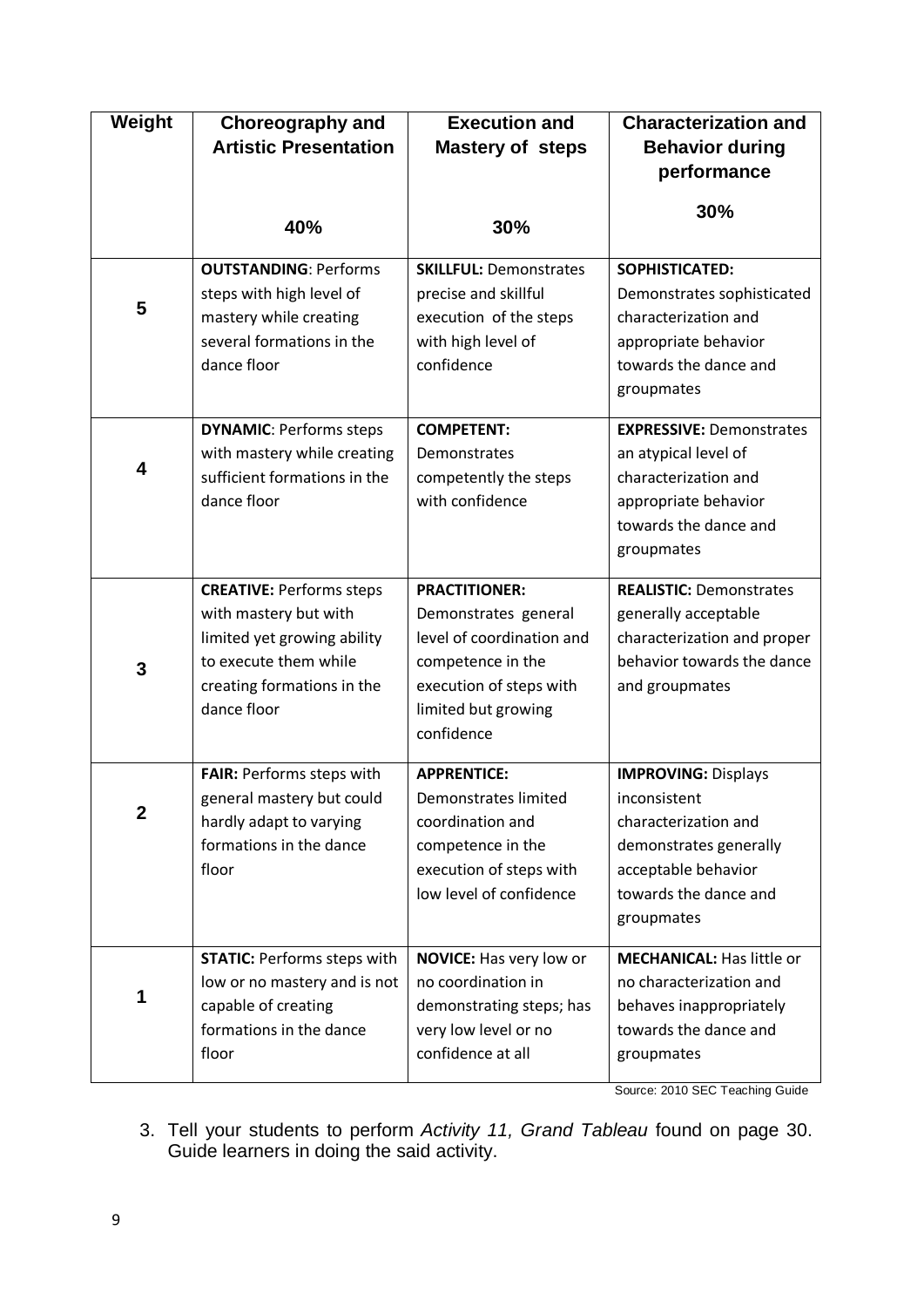## **Part III. REFLECT AND UNDERSTAND**

*Provide the learners with other learning resources and experiences for them to enrich/broaden their understanding of the lesson through additional activities (e.g., conducting research, lecture forum, symposium or inviting resource persons to discuss critical topics, etc.) and reading resources.*

- 1. Instruct the students to open their module on page 21 and answer *activity 5 Fill-in-the-Gap*. Facilitate discussion after the given activity to determine what they felt and learned.
- 2. Tell the students to open their module on page 27 and read, *Activity 9, No Man is an Island*. Let them follow the following procedures:

a. Group learners into two. **A** for the fast learners and **B** for the slow learners. Don't let the learners know they were grouped according to their skills.

- b. Let those in group B choose a partner from group A.
- c. Provide each pair with a list of steps with a minimal set of combinations and directions to follow.
- d. Let each pair help each other in interpreting correctly the list provided.
- e. Supervise the activity. Provide guidance if needed.
- f. Conduct a performance assessment on the activity given.
- g. Provide feedback. Encourage giving of observations and insights.
- 3. Instruct the students to answer *Self-Check*on page 32 and let them reflect about what they heve learned and felt while doing the activity.
- 4. Ask the students to complete the *Open-Ended Statements* and *Self-Check* found on pages 55 to 56 of the module. Follow up their answers through oral discussions.

## **Part IV. TRANSFER**

*In this part, the learners are expected to demonstrate or show a completed product or performance as an output required by the lesson.*

*The target users in this stage will be given opportunities to establish their own understanding, through motivating activities which will lead them to answering queries relative to the performance of regional and national folk dances with Asian influence.*

1. Tell the students to open their modules on pages 21- 22 and let them perform *activity 6, Dance into the Groove*. You will rate the students based on the following criteria.

A. Creativity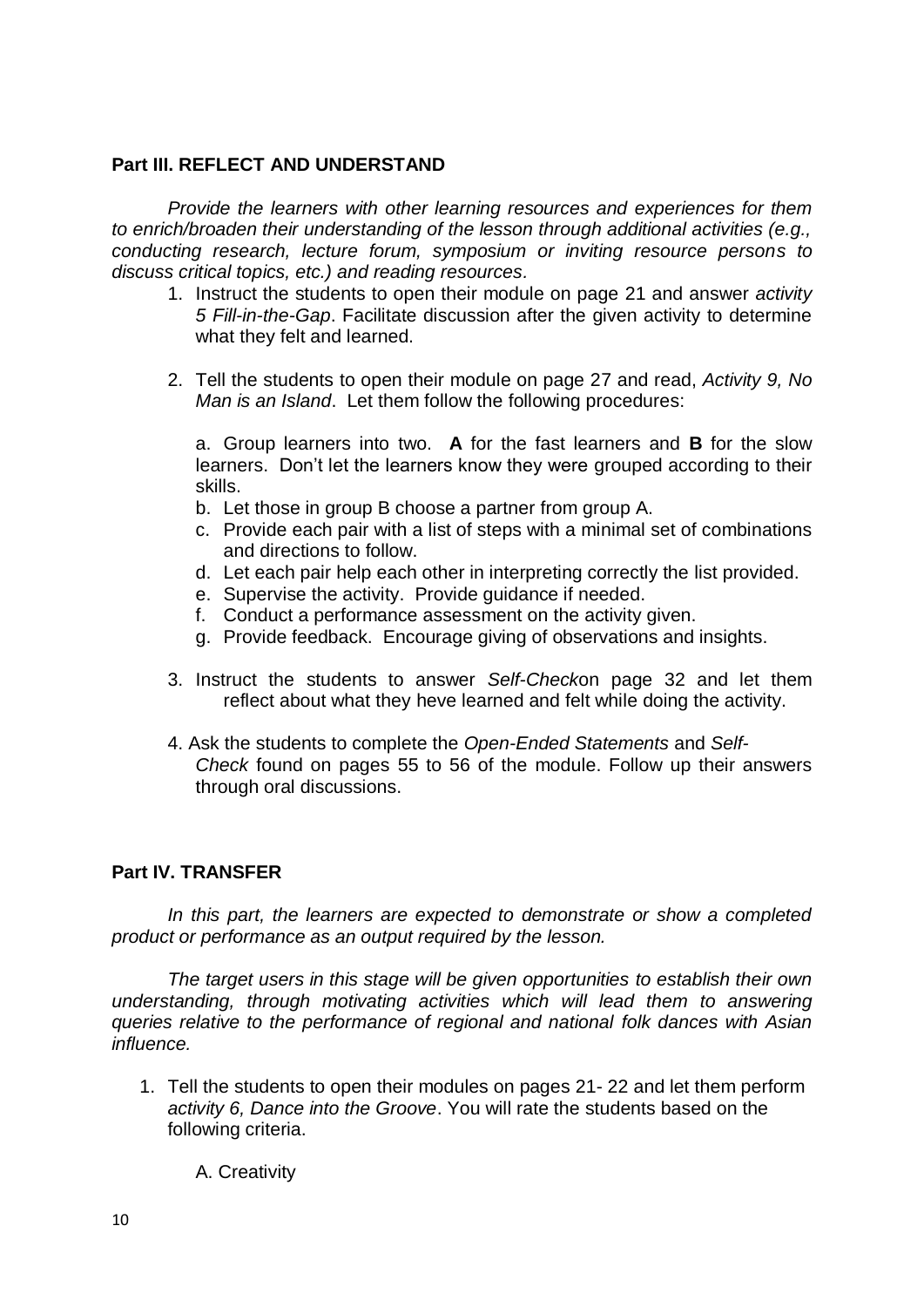B. Musicality

## C. Execution

- 2. Instruct the students to open their modules on page 30 and perform the given activity. Provide rubrics for assessment.
- 3. Tell the students to turn their modules on page 33 and do the *activity 13 Contemplation*. Facilitate students to make their own reflection.
- 4. Explain the activity on *page 54, Culminating Activity-Cultural Showcase* and use the following procedures;
	- a. Bring the class to the school gym for their culminating performance if there is any. If none, set the classroom in a manner which provides the groups enough space for their performances.
	- b. Let learners present their folk dance to the class. Costume and Makeup are highly encouraged.
	- c. Sequence the performances through drawing of lots.
	- d. Assign someone from each group to take charge of documenting their performance through video coverage or any mode they prefer to.
	- e. Guest observers may be invited to witness the activity, preferably the students' family members.
- 5. Explain to them how *Activity no. 17* on page 57 can be met. Entertain students' inquiries for clarifications.

# **SUMMATIVE TEST IN P.E. (Grade 8)**

# **Part 1.Modified True or False**

**Direction:** Write TRUE if the statement is correct but if it's false, change the underlined word or group of words to make the whole statement true.

| 1. Tiklos refers to a group of peasants who agree to work for each<br>other to prepare the soil for planting, or do any odd job on the farm. |
|----------------------------------------------------------------------------------------------------------------------------------------------|
| 2. Binislakan is a social dance from Abra which was influenced by the<br>Chinese.                                                            |
| 3. Pangalay, which is better known as the "Lemon Tree" dance<br>originated from Jolo, Sulu.                                                  |
| 4. In dancing Sua-Ku-Sua, fans transform into tiny sails, face mirrors,<br>butterflies, shields and leaves.                                  |
| 5. Pangalay is the traditional "fingernail" dance of the Tausug people<br>of the Sulu Archipelago.                                           |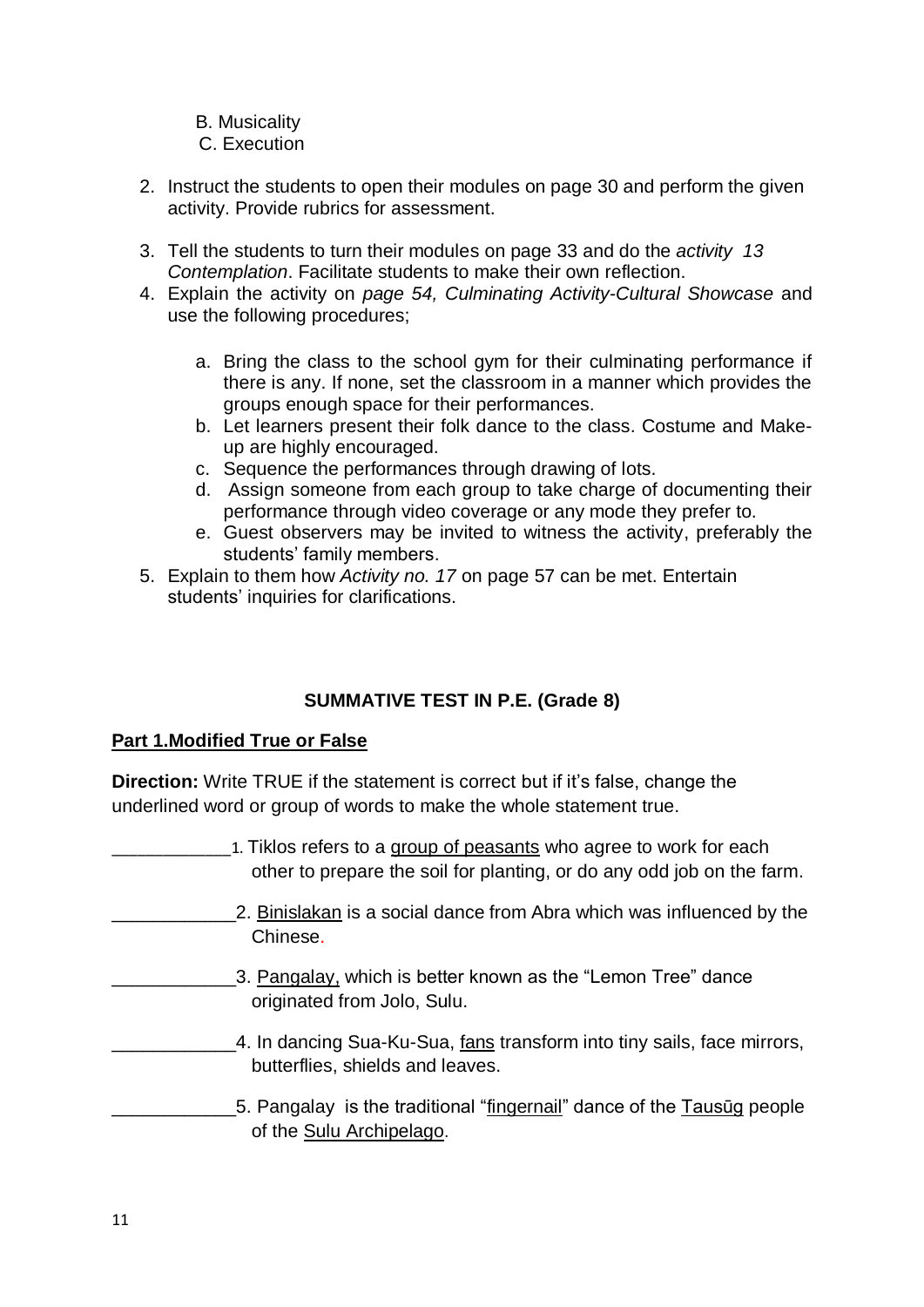## **Part II.Multiple Choice**

- Direction: From the given choices below, write the letter of the correct answer that best describes the given statements.
- 6. The following dance steps are used in Pangalay dance except one. Which one does not belong to Pangalay's basic steps?
	- A. Shuffling step B. Slide step C. Tortillier step D. Waltz Turn
- 7. Among the following dance steps, which one is used in dancing Sua-ku-Sua?

A. Contra-ganza B. Mazurka C. Mincing step D. Redoba

8 . "Heel-place, close" is a step pattern of what dance step?

A. Bleking B. Heel-and-toe polka C. Sagamantica D. Sangig step

9. What is the step pattern of Change step?

A. heel-place, close B. Step-close-step C. step and hop D. step and cut

- 10. This is the step pattern of Parallel Tortillier.
	- A. Pivot and turn heels, pivot B. Slide-cut-hop
	- C. Step and pivot close D. Step-pivot-slide

## **Part III. Practicum Test:** (Group performance)

Interpret and execute the following dance instructions below. Focus on mastery, performance, and coordination with your group mates as your bases in obtaining a good mark. (10 points for every correct figure).

## Figure I

(Partners stand 6 feet apart facing audience). The girl is at the right side of the boy.

A. Starting with the R foot, take four walking steps (Boy moving forward, Girl moving backward). (cts.1,2,3,4). Arms in  $2^{nd}$  position, Sway hands in a figure of eight for every

count........................................................................................................1M

- B. Take three-step turn right in place (cts.1,2,3), close feet together (ct.4), arms in  $2^{nd}$  position but place hands on waist on the  $4<sup>th</sup>$ count......................................1M
- C. Repeat letter B. moving to the opposite side....................................................1M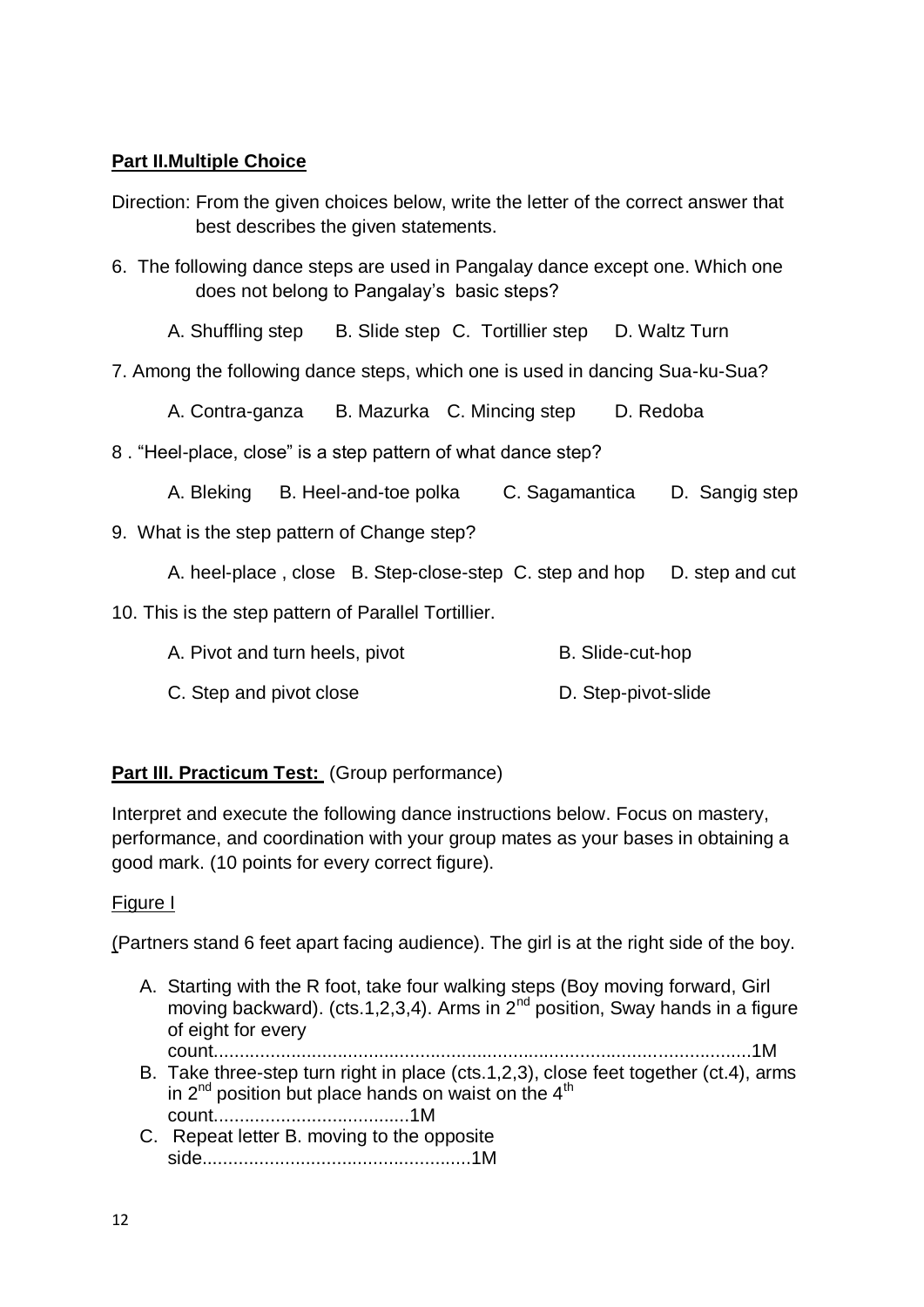| D. Repeat letter A moving to proper |  |
|-------------------------------------|--|
|                                     |  |
| E. Repeat A-                        |  |
|                                     |  |

## Figure II

(Partners face each other)

- A. Starting with the R foot, take sixteen walking steps forward moving half-way clockwise. Finish in partner's place. Arms in reverse T-Position......................4M
- B. Turn about and repeat (a) moving counter clockwise with the Boy following the Girl. Reverse position of hands. Finish in proper places..................................4M
- C. Take two bleking steps in place with hands on 3<sup>rd</sup> position moving R and L hands alternately on top....................................................................................2M
- D. Repeat letters B and C of figure I......................................................................1M E. Repeat letter C of figure I..................................................................................1M

**Part IV.Essay:** (15 Pts.) In what way can folk dancing become a physical activity for family wellness?

# **ANSWER KEY**

## **Part I. Modified True or False**

- 1. True
- 2. Sakuting
- 3. Sua-ku-Sua
- 4. True
- **5.** True

### **Part II. Multiple Choice**

- 6. C
- 7. A
- 8. B
- 9. A
- 10.D

## **Part III. Practicum Test**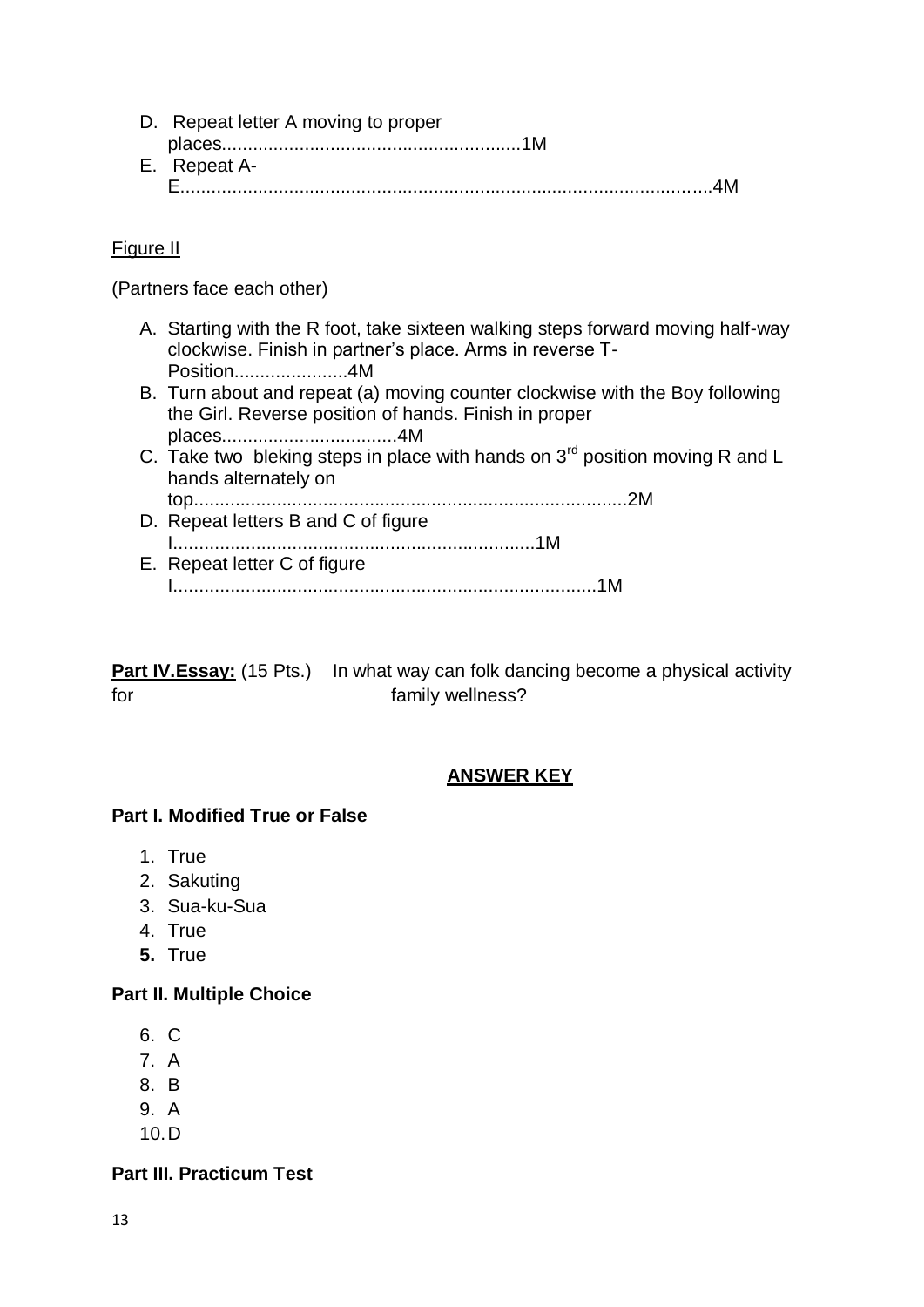Scores will be based on the teacher's judgment. 10 points is given for every correct figure, which means that each letter in every figure is weighted as 2 points. (Mastery, Performance, and Coordination should be used as criteria for judging the students' performance.)

**Part IV. Essay** (15 points). Students' answers may vary. The following criteria should be used in rating the essay.

| Clarity and Cohesion20% |  |
|-------------------------|--|

100%

### **SUMMARY/SYNTHESIS/GENERALIZATION:**

Now that the students are done reading and interacting with their learning material, they are now ready to face the challenges that folk dancing may bring in terms of its origin, historical background, dance steps and step patterns, dance interpretations and performance. They have discovered that just like any other sports or games, dancing is also a physical activity that can promote lifelong fitness and wellness. It is a good source of exercise that could help develop grace and poise. It can even help in maintaining good health as it highlights health-related skills such as cardio-vascular endurance, flexibility and strength. Surely, this module has enriched their mind to explore the wonders of folk dancing.

In lesson 1, the students have learned the significance of the origins/locations of folk dances by identifying the performers' costumes and music. Here, they realized that just by merely looking at the costumes and props and listening to the music would tell them right away about the point of origin of a particular dance. They also learned the effects of acculturation brought about by the trade and settlement from our neighboring countries like China, Malaysia, Indonesia, Burma, Cambodia, Thailand and Japan.

Lesson 2 has provided activities that led them to understand rhythmic patterns of selected regional and national dances with Asian influence particularly *Binislakan, Tiklos, Sua-Ku-Sua, Pangalay and Sakuting*. They discovered that rhythm plays an important role in the performance of the dance. Feeling the beat and rhythm of the music is a motivating factor for them to perform well.

Also, lesson 3 has provided them activities that inspired them to demonstrate and master the basic steps of *Binislakan, Tiklos, Sua-Ku-Sua, Pangalay and Sakuting*. It enabled them to enhance their dancing skill and motivated them to show and share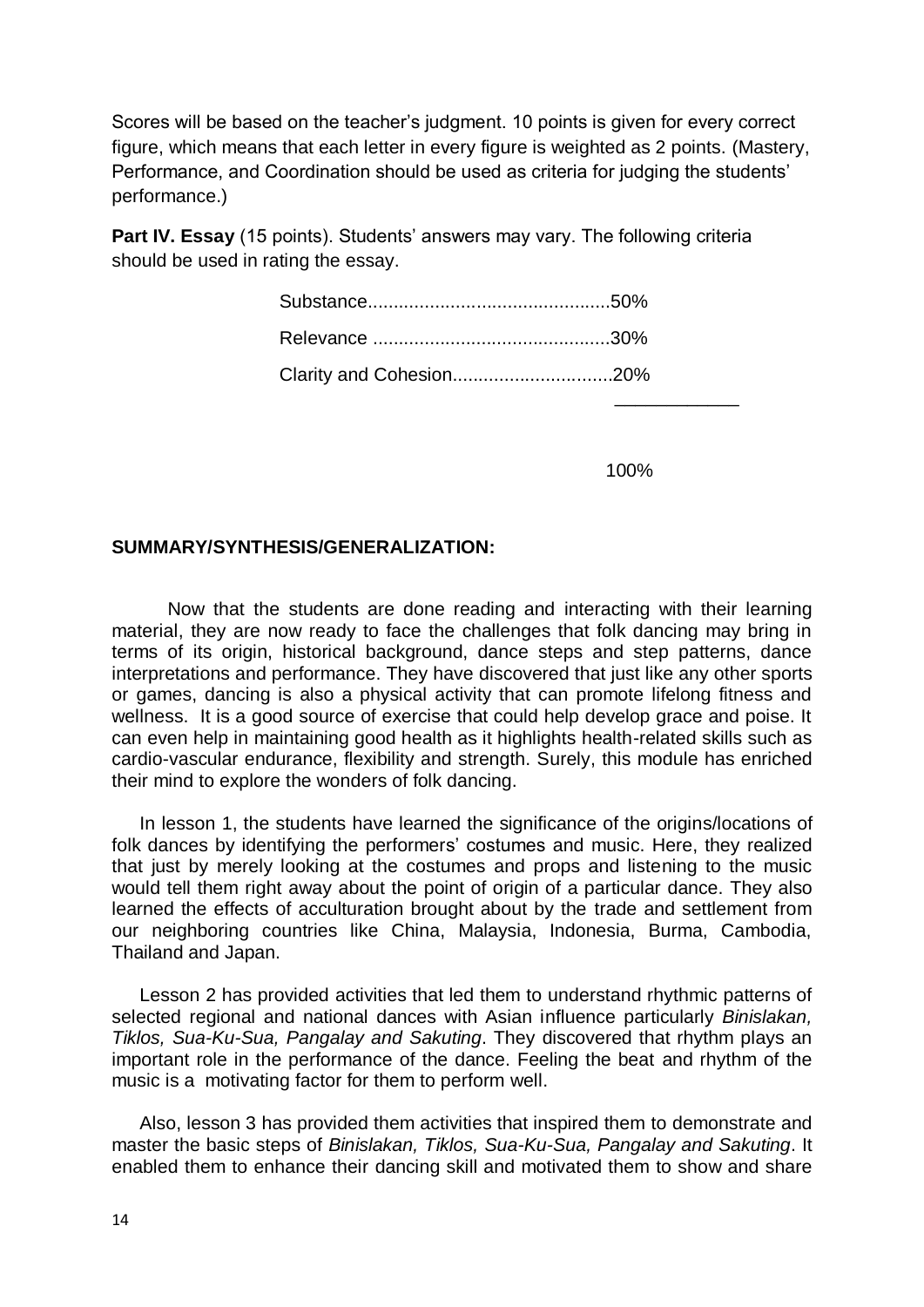the steps they have learned. upon studying the given dances. Thus, they realized that mastering the basic dance steps could be used in the interpretation of the dance literature to a large extent.

Moreover, lesson 4 has presented them ways and means to discover the meaning of the gestures and hand movements in the performance of a particular dance. It enabled them to use their creativity in conveying proper emotions and gestures in different situations as found in the different settings needed in the given dances.

Meanwhile, lesson 5 has provided them with insights that made them master and understand the dance literature of *Binislakan, Tiklos, Sua-Ku-Sua, Pangalay and Sakuting*. Those insights enabled them to perform the dances appropriately and gracefully. In this part, they found out that the correct interpretation of the dance depends on the mastery and accuracy of one's understanding of the elements of dance such as dance steps, step patterns and counting.

Finally, lesson 6 gave them a better perspective on the importance of folk dancing in relation to their family and community as it gave them opportunities to perform the given dances with their family members during town fiestas and school foundation days. It also gave them time to bond with their family members by watching culminating activities/cultural shows which gave them a chance to develop family solidarity as well as family wellness.

We hope that through this module, the students have become more acquainted with the significance of folk dances, and somehow they could use the knowledge they learned from this module not only during dance performances but also in maintaining a well and fit body and a sustainable life.

## **GLOSSARY OF TERMS**

|    | Accent          | emphasis on a beat, usually but not always, the first beat                                                                                  |
|----|-----------------|---------------------------------------------------------------------------------------------------------------------------------------------|
| οf |                 |                                                                                                                                             |
|    |                 | the measure                                                                                                                                 |
|    | Acculturation   | a process in which members of one cultural group adopt<br>the beliefs and behaviors of another group                                        |
|    | Culture         | the totality of socially transmitted behavior patterns, arts,<br>beliefs, institutions, and all other products of human work<br>and thought |
|    | <b>Dynamics</b> | an interactive system or process, especially one involving<br>competing or conflicting forces                                               |
|    | Folk dance      | a form of dance developed by a group of people that<br>reflects the traditional life of the people of a certain                             |
|    | country         |                                                                                                                                             |
|    |                 | or region                                                                                                                                   |
|    | Folk dancing    | a great exercise and a fun recreational activity for people<br>of all ages                                                                  |
|    | Implements      | a device used in the performance of a task                                                                                                  |
|    | Improvisation   | created extemporaneously, without planning.                                                                                                 |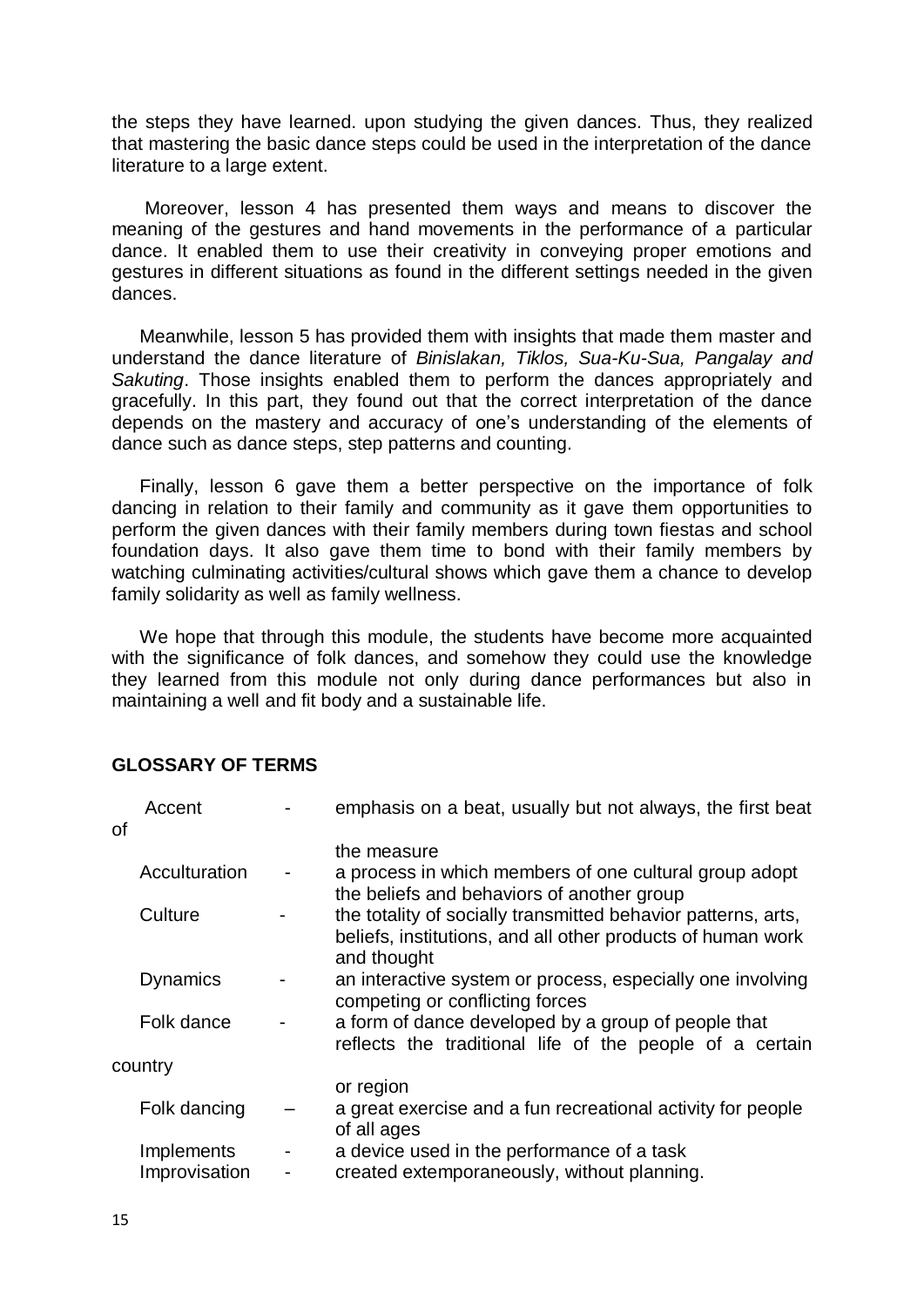|         | Intensity          |                               | <i>in</i>                                                                              | music,                                                                                                                       |                                                                                                                       | the loudness and                                                                                                   |  | softness | 0f | an  |
|---------|--------------------|-------------------------------|----------------------------------------------------------------------------------------|------------------------------------------------------------------------------------------------------------------------------|-----------------------------------------------------------------------------------------------------------------------|--------------------------------------------------------------------------------------------------------------------|--|----------|----|-----|
|         | accompaniment;     |                               |                                                                                        |                                                                                                                              |                                                                                                                       |                                                                                                                    |  |          |    |     |
|         |                    |                               | in fitness, the degree of vigor or the amount of effort<br>expended during an activity |                                                                                                                              |                                                                                                                       |                                                                                                                    |  |          |    |     |
|         | Lifelong Fitness - |                               |                                                                                        |                                                                                                                              |                                                                                                                       | the condition of being fit and healthy throughout life.                                                            |  |          |    |     |
|         | Tempo              | $\blacksquare$                |                                                                                        |                                                                                                                              |                                                                                                                       | the rate of speed from fast to slow                                                                                |  |          |    |     |
|         | <b>Traditions</b>  | $\overline{\phantom{a}}$      |                                                                                        | a mode of thought or behavior followed by a group people<br>continuously from generation to generation; a custom or<br>usage |                                                                                                                       |                                                                                                                    |  |          |    |     |
|         | <b>Wellness</b>    |                               |                                                                                        |                                                                                                                              |                                                                                                                       | a way of life purposely designed to enjoy the highest level                                                        |  |          |    |     |
| οf      |                    |                               |                                                                                        |                                                                                                                              |                                                                                                                       |                                                                                                                    |  |          |    |     |
|         |                    |                               |                                                                                        |                                                                                                                              |                                                                                                                       | health and well-being possible, including nutrition, weight<br>control, avoiding substance abuse, being physically |  |          |    | fit |
| and     |                    |                               |                                                                                        |                                                                                                                              |                                                                                                                       |                                                                                                                    |  |          |    |     |
| ethics, |                    |                               |                                                                                        |                                                                                                                              | leading an active life, controlling stress, developing good<br>relationships with others, living with high values and |                                                                                                                    |  |          |    |     |
|         |                    | and attending to spirituality |                                                                                        |                                                                                                                              |                                                                                                                       |                                                                                                                    |  |          |    |     |

## **References**

BOOKS:

- [Hiyas Philippine Folk Dance Company: Barrio Fiesta Suite](http://www.hiyas.org/barrio.html)
- [Filipino Songs Atbp.: Philippine Folk Dance History](http://filipinosongsatbp.blogspot.com/2007/12/philippine-folk-dance-history.html)
- [Campers Point: Philippine Dance](http://www.camperspoint.com/spip.php?article229)
- Philippine Folk Dances Volume 1 by Francisca Reyes Aquino
- Philippine Folk Dances Volume 2 by Francisca Reyes Aquino
- Philippine Folk Dances Volume 3 by Francisca Reyes Aquino
- Philippine Folk Dances Volume 4 by Francisca Reyes Aquino
- Philippine Folk Dances Volume 5 by Francisca Reyes Aquino
- MAPEH for a Better You by Jocelyn V. Bautista, Ma. Rosario C. Franco, Josefino N. Carlos, Danilo S. Duyan, Emilio S. Jacinto, Jr. Rosanna A Diana, Alvenia P. Palu-ay, Hazel P. Copiaco and Gloria M. Gacoscosim.
- MAPEH II by Vilma V. Perez, Lilian N. Luna and Crisanto E. Tomas
- A Classical Collection of Philippine Golk Dances, Series 4,
- Ramon Obusan for the Sua-Ku-Sua Dance Literature
- Sayaw Dances of Philippine Islands-Philippine Folk Dance Society Vol. 1,2 and 4.
- 2010 New Secondary Education Curriculum Teaching Guide

## ON-LINE SOURCES